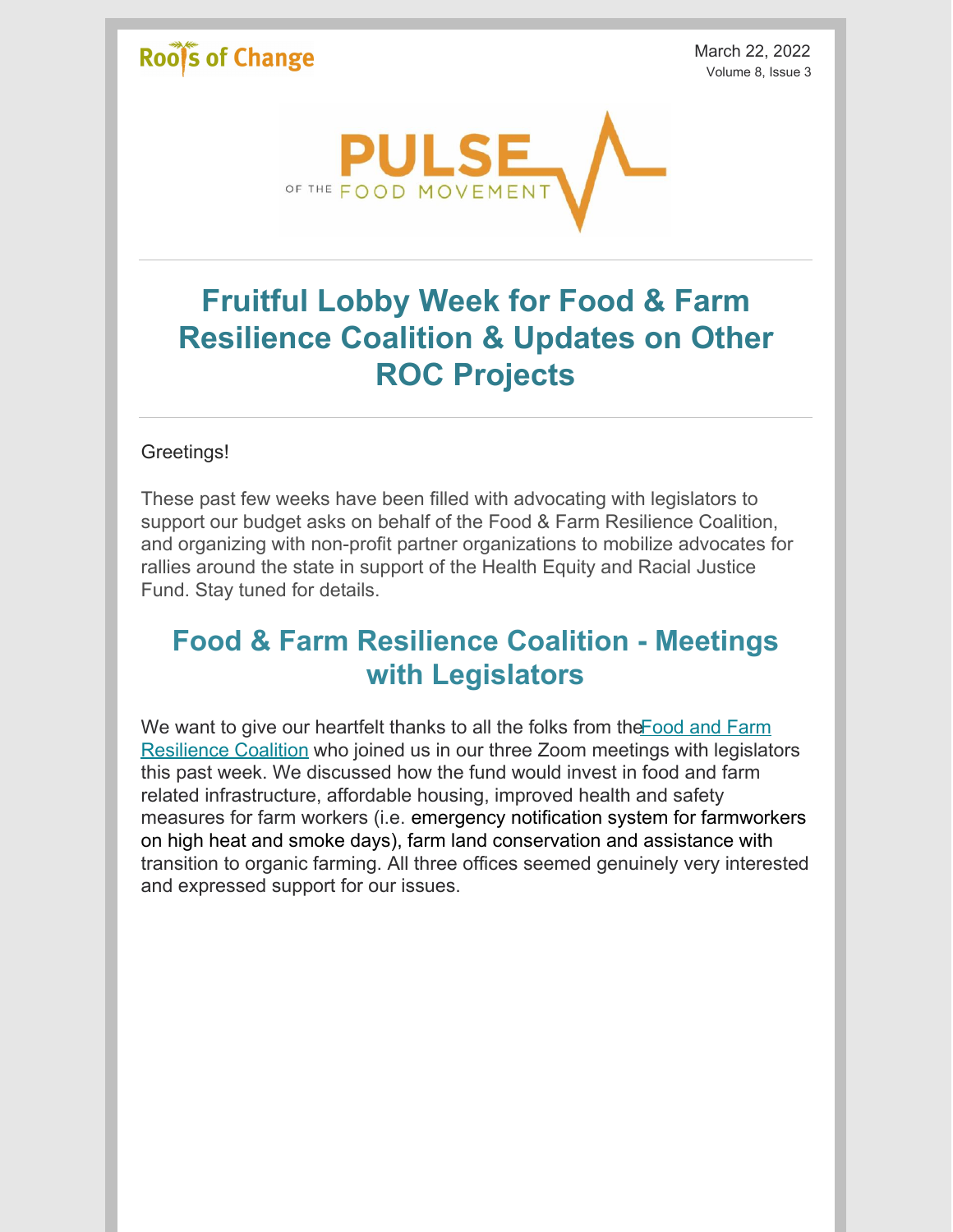

#### Meeting with **Senator Sydney Kamlager's office** (with legislative aid Howard Quan, pictured above, lower left)

- Alana Williams, Zero Food Print
- Christine Tran, LA Food Policy Council
- Frank Tamborello, Hunger Action, LA

#### Meeting with **Assemblymember Jim Wood:**

- Duskie Estes, Farm to Pantry
- Evan Wiig, Community Alliance with Family Farmers
- Kara Heckert, American Farmland Trust
- Rocio Rodriguez, COAD (Community Organizations Active in Disaster)

#### Meeting with **Senator Mike McGuire's office** (with legislative aid Adriana Gomez):

- Patricia Hickey, Carbon Cycle Institute
- Rocio Rodriguez, COAD
- Michael Evenson, Lost Coast Ranch & CA Grange

## **Updates on ROC Projects**





#### **Health Equity & Racial**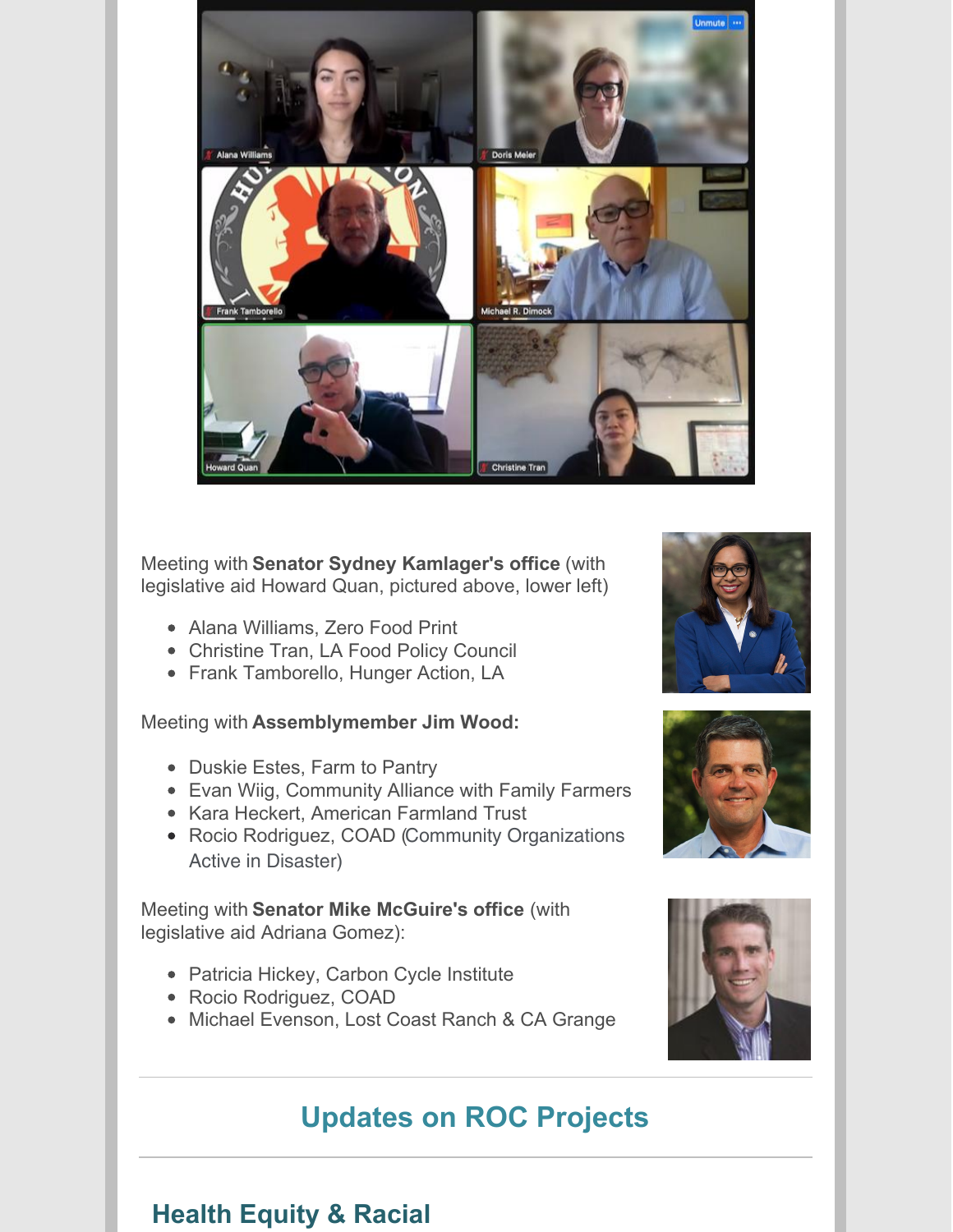#### **Justice Fund**

**The rally in Sacramento has been set for**

#### **Friday, April 22, at the State Capitol, West Steps, 11am - 12pm.**

#### **Please join us!**

Other rallies are also being organized in San Diego, Los Angeles, Fresno, San Francisco, and Oakland. Stay tuned for more information and/or visit the Health Equity and Racial Justice Fund website for more [information.](http://herjfund.org)



**Post on social media and send an email to the Governor today; together we can make funding for equity and justice a reality!**

**Flyer for [Sacramento](https://www.rootsofchange.org/wp-content/uploads/pdfresizer.com-pdf-resize-1.pdf) Rally**

**Email [Governor](https://ujoin.co/campaigns/1661/actions/public/1644377580?action_id=1704) Newsom**



#### **Introducing one of our Fantastic Health Equity & Racial Justice Fund Partners!**

We would like to introduce you to our partner in the Central Valley, Cultiva La

Salud, who are helping us [educate](http://cultivalasalud.org) their base on the Health Equity and Racial Justice fund and mobilizing their constituents to support the cause by taking concrete action and taking part in our rallies in the Central Valley and Sacramento.

Cultiva La Salud is dedicated to creating health equity in the San Joaquin Valley by fostering changes in communities that support healthy eating and active living. Cultiva La Salud is among a growing number of programs in the nation who use a policy and environmental change approach to help community members gain access to healthy food, beverages and safe places to be physically active.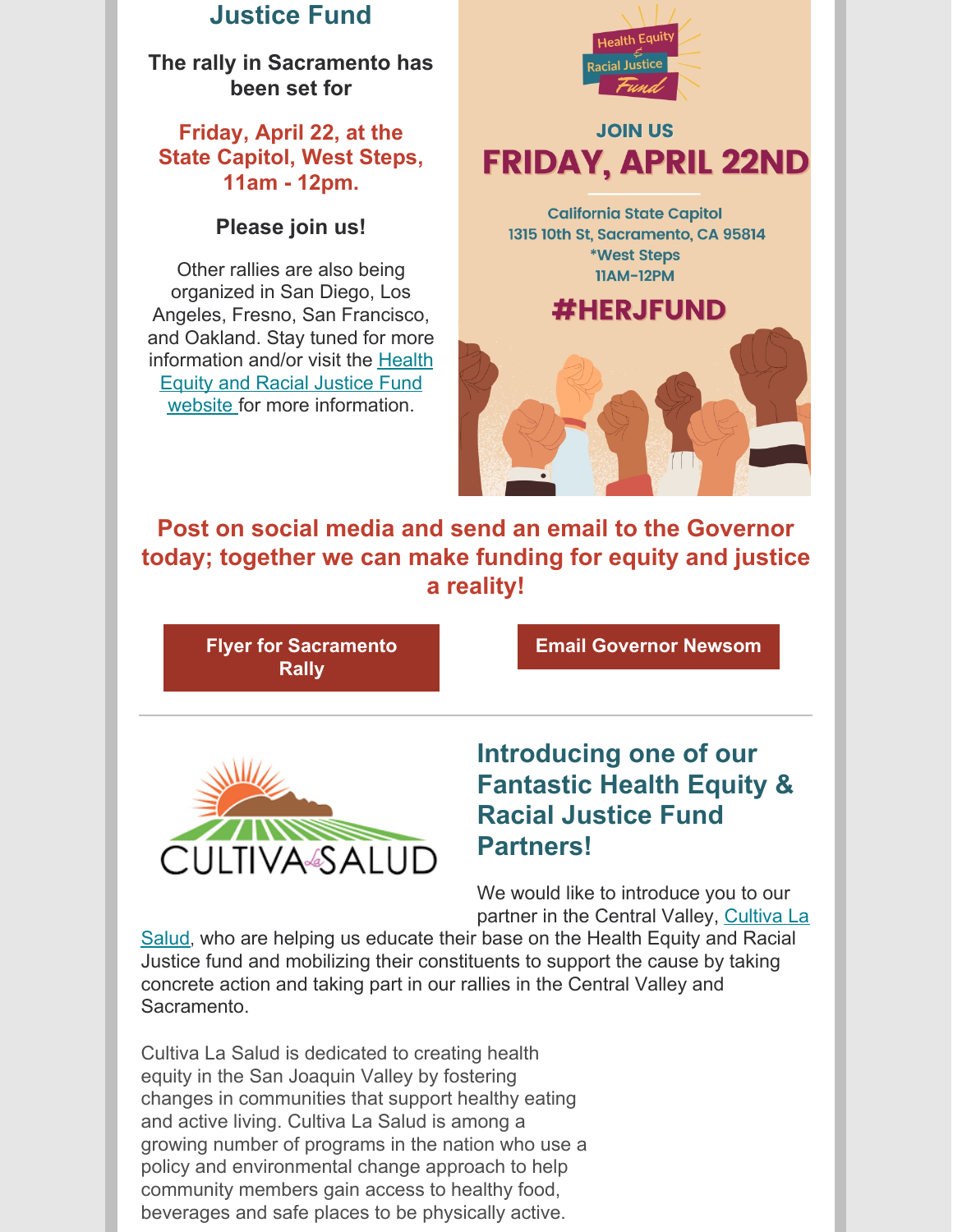**Genoveva Islas**, pictured here, is the**Executive Director of Cultiva la Salud.** *(Image source: Fresno State College website)*



## **Local Regenerative Meat Project**

ROC and the UC Davis Food [Systems](https://foodsystemslab.ucdavis.edu/) Lab team and our nine partners have launched our USDA-funded Regional Food System Partnership project to improve marketing opportunities for small and mediumscale meat producers in



northern California. Here is the project [overview](https://vimeo.com/682085466) video that explains ours goals and process. Our project partners include the American Grassfed [Association](https://www.americangrassfed.org/); California [Cattlemen's](https://calcattlemen.org/) [Association;](https://www.cdfa.ca.gov/AHFSS/MPES/) CA Department of Food & Agriculture Meat Poultry Safety Branch; [Grounded](https://www.groundedcapitalpartners.com/) Capital Partners; Interfaith Sustainable Food [Collaborative;](https://interfaithfood.org/) [Mulvaney's](https://mulvaneysbl.com/) B & L; Niche Meat [Processing](https://www.nichemeatprocessing.org/) Assistance Network, UC Davis Medical Center Farm to Fork [Program](https://health.ucdavis.edu/food-nutrition/farm-to-fork/index.html)and Zero [FoodPrint](https://www.zerofoodprint.org/). Together we will establish two high value meat supply chains serving small and midscale producers and processors seeking to feed the farm to fork Capital of Sacramento and the Bay Area. Watch for developments. *Image: Doris Meier*



## **Achieving Resilient Communities (ARC) Project**

Building synergy between statewide and local efforts, ROC's statewide work on the Food and Farm Resilience Coalition (FFRC) budget request links directly to our work with the ARC project in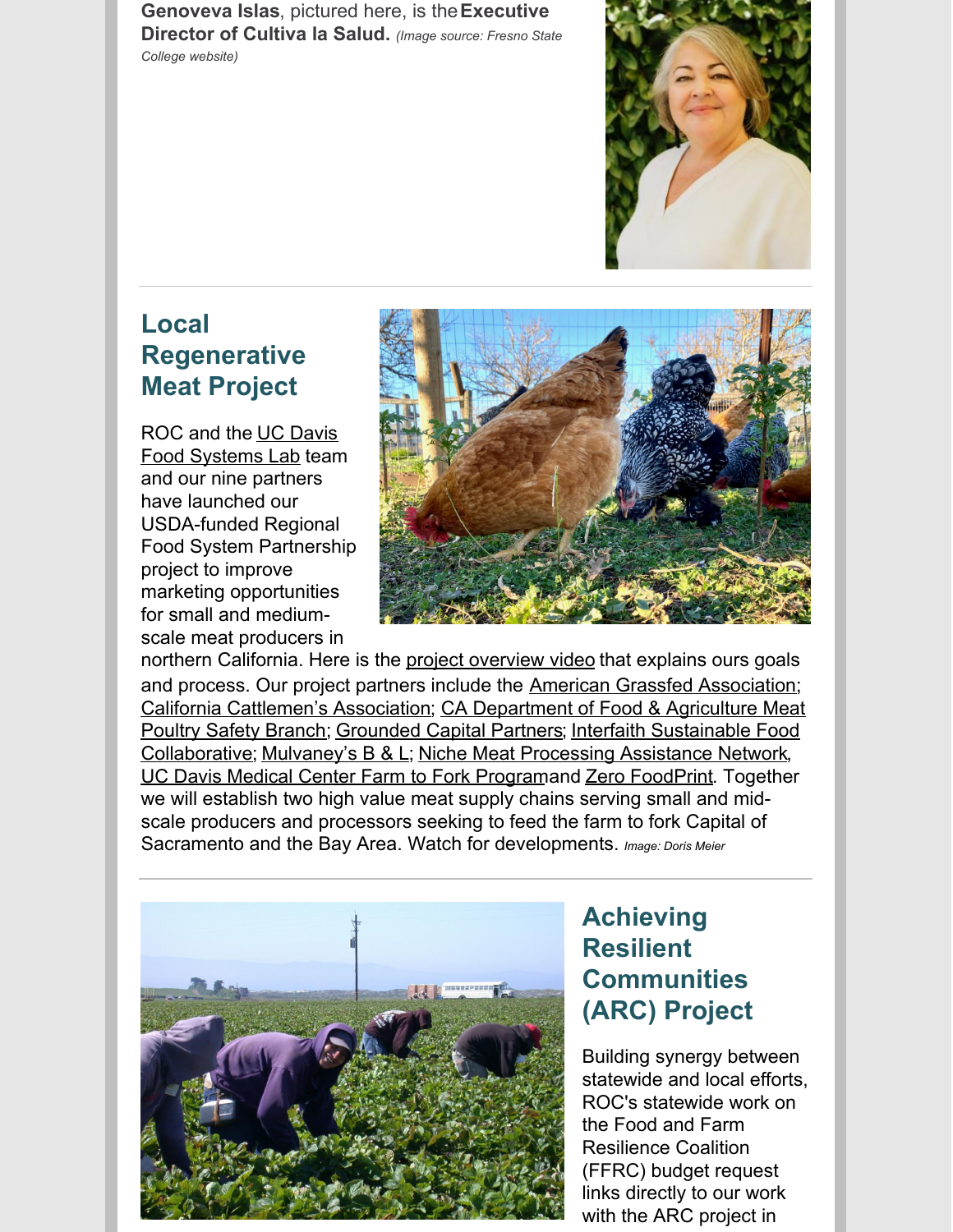Ventura and Kern county: the goal of the ARC project is protect farm workers from heat stress and illness. *Image: davispigeon0, Pixabay*

Our budget ask on behalf of the FFRC would provide critical investments in affordable housing for our farmworker families and improving air-conditioning and energy efficiency for existing farmworker housing, and fund an emergency notification system for farmworkers on high heat and smoke days. These critical investments in providing the health and safety protections our essential workers need and deserve are missing in the Governor's January budget.

## **Flipping the Table Podcast Season 4, Episode 4**

#### **Three Social Justice Leaders Share Their Views on The Struggle for the Health Equity & Racial Justice Fund**

Community food projects and much more would be funded if we can place the Health Equity and Social Justice Fund in the California Budget. Mar Velez, Rod Lew and Ron Coleman, three veteran policy campaigners leading the charge, describe the fund, its uses and how we plan to win the Governor's support.



**Mar Velez, M.P.H.** Mar is the State Policy Senior Manager at the Latino Coalition for a Healthy California (LCHC).



**Rod Lew, M.P. H.** Rod is the Founder and Executive Director of Asian Pacific Partners for Empowerment, Advocacy and Leadership (APPEAL).



**Ron Coleman, J.D.** Ron is the Managing Director of Policy at the California Pan-Ethnic Health Network (CPEHN).







## **Future Podcast Topics**

Below is the podcast line-up for the first half of 2022. We hope you enjoy listening and learning about what's going on in the frontlines of our food system work with partners from across the state and country.